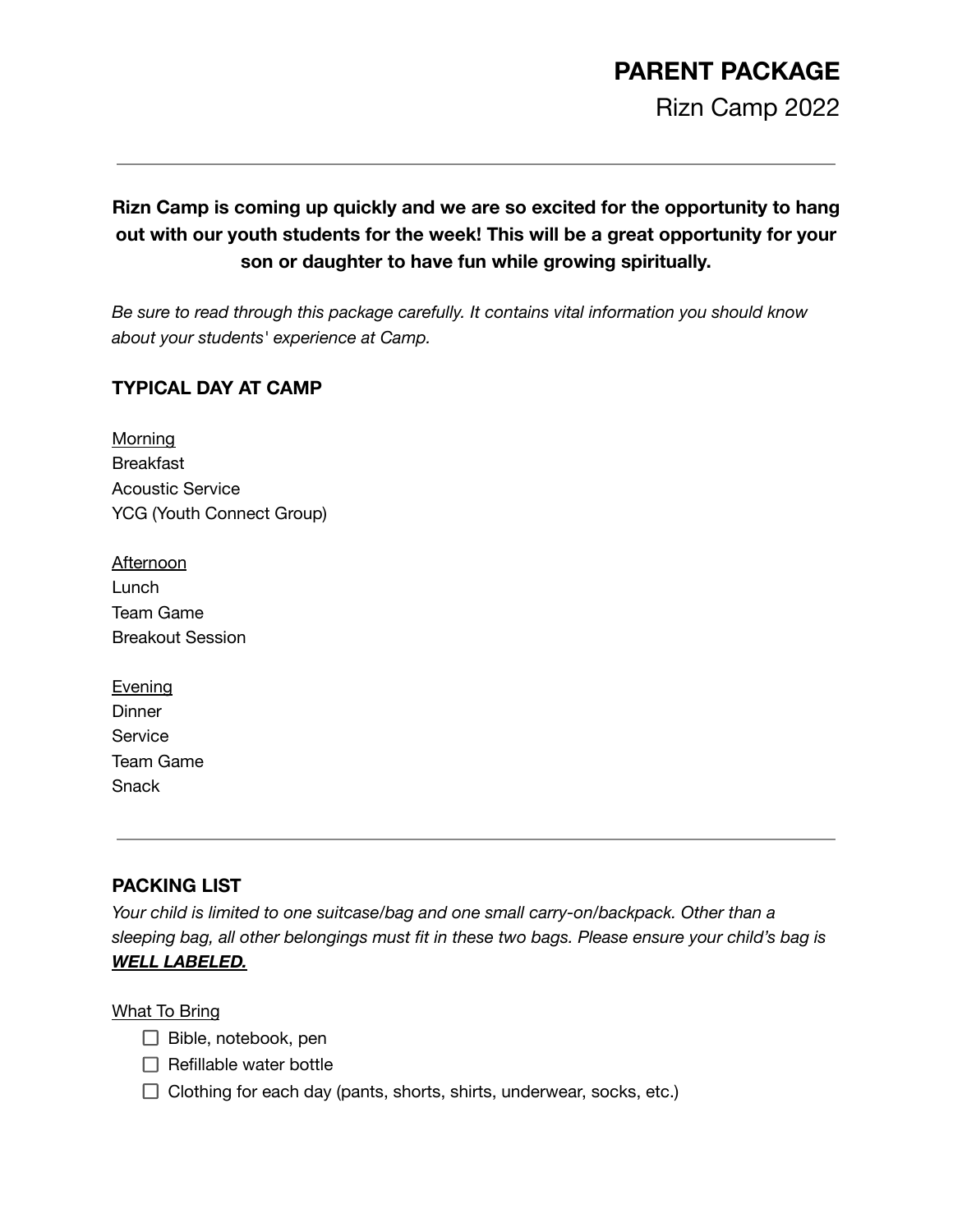### **PARENT PACKAGE**

Rizn Camp 2022

- $\Box$  One extra set of clothes that can get dirty/messy
- $\Box$  Sleepwear (appropriate)
- $\Box$  Warm clothes for evenings
- $\Box$  Shoes/sandals; one pair of running shoes
- $\Box$  Sunglasses and hat
- $\Box$  Sunscreen and bug spray
- $\Box$  Personal toiletries (toothbrush, toothpaste, soap, shampoo, deodorant, comb/brush, etc.)
- $\Box$  Towel(s)
- $\Box$  Sleeping bag and pillow
- $\Box$  Medications (if applicable)
	- $\Box$  If your student requires the Camp Nurse to administer their medication and have not yet completed a Medical Administration form, please do so [here.](https://celebrationedmonton.churchcenter.com/people/forms/396675)

#### Other Items To Consider

- $\Box$  Team coloured clothing
- $\Box$  Raincoat
- $\Box$  Dirty clothes bag
- $\Box$  Backpack

#### Do Not Bring

*Any of the below items will be confiscated due to the safety policy listed below.*

|  |  |  |  |  |  | $\Box$ Tobacco products, alcohol, drugs, vaporizers, e-cigarettes, etc. |  |
|--|--|--|--|--|--|-------------------------------------------------------------------------|--|
|--|--|--|--|--|--|-------------------------------------------------------------------------|--|

 $\Box$  Firearms

- □ Weapons
- $\Box$  Fireworks
- $\Box$  Unnecessary electronic items (laptops, iPads, gaming systems, etc.)

#### **LUGGAGE**

Your child is limited to one suitcase/bag and one small carry-on/backpack. Other than a sleeping bag, all other belongings must fit in these two bags. *Please ensure your child's bag is WELL LABELED.*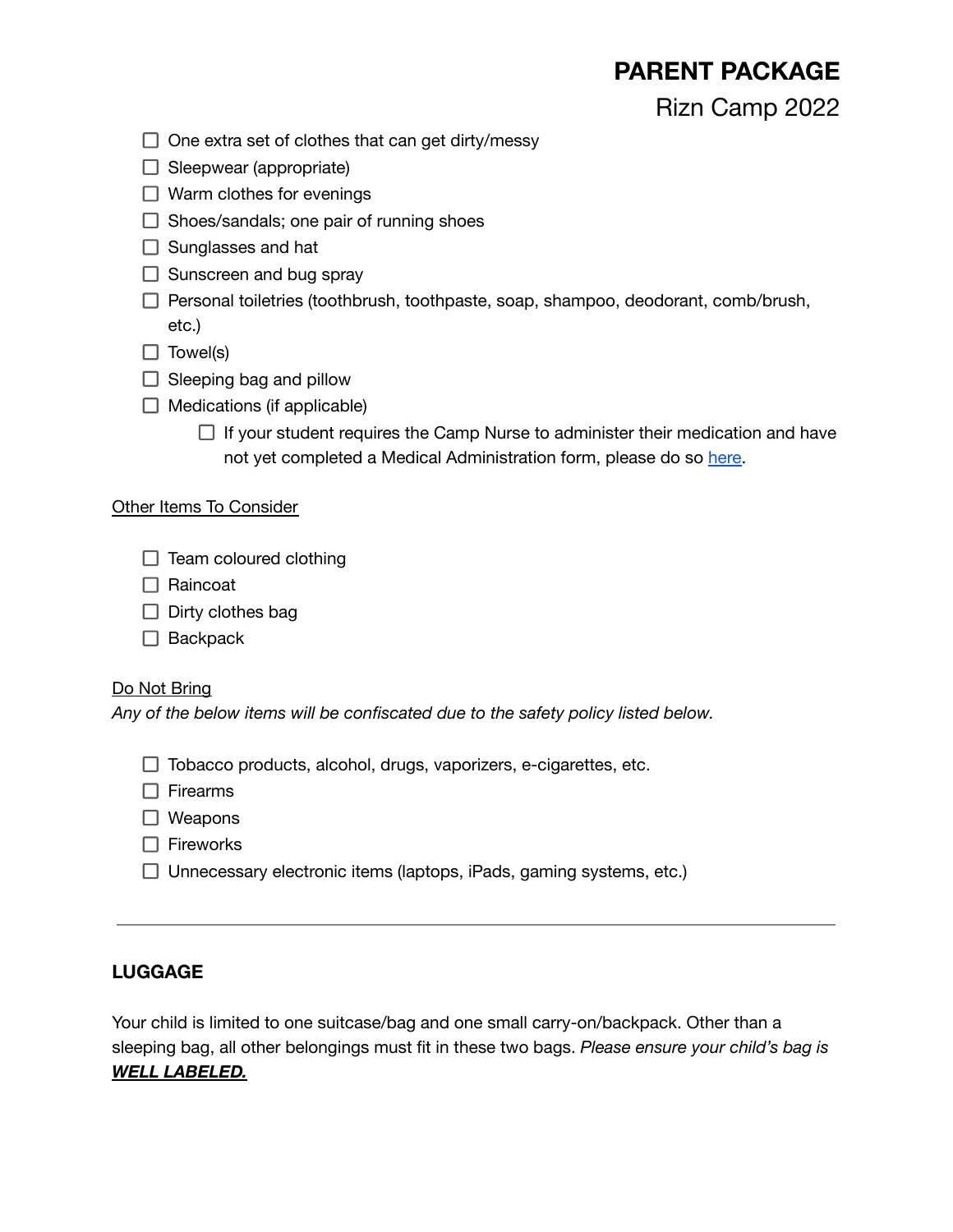## **PARENT PACKAGE** Rizn Camp 2022

#### **CELL PHONES**

Cell phones are permitted at camp by parental/guardian discretion. However, we ask that during YCG time, activities/games and during the services that they are put away. If you need to contact your student for any reason, you will be able to do so. In case of emergency, the Camp Coordinator will be able to reach you/be reached through the entirety of Camp.

#### **TEAMS**

Students are assigned to one of four teams (blue, green, yellow or red). Throughout the week, team games are played in afternoons and evenings. The teams will accumulate points during each game, and at the end of Camp the winner will be awarded the Rizn Camp Cup. Team rosters will be posted periodically leading up to Camp at Rizn and on Rizn social media pages.

#### **DORM ASSIGNMENTS**

Students are assigned to dorms by age, biological sex and leader. Male dorms are located on the main floor of the lodge and female dorms are located on the second floor of the lodge. Youth Connect Groups (YCG) will be the same as dorm assignments

Please note: bunks are a mixture of single and double bunks, meaning there's a chance your student could be sharing a double bed (in their individual sleeping bags) with another student of the same gender and age. If this is a concern, please email emma.l@celebrationedmonton.com for single bed accommodations.

#### **TRANSPORTATION**

Students are transported to and from Celebration Church by bus and are pre-assigned by team colour.

#### **DEPARTURE**

On Monday, August 15th, students are to arrive at Celebration Church at 12:00pm. Registration closes at 12:45pm sharp. Each student is required to check-in with their parent/guardian and check their bags. If a child misses the bus, it is at the parent's/guardian's expense to drive the child to Camp.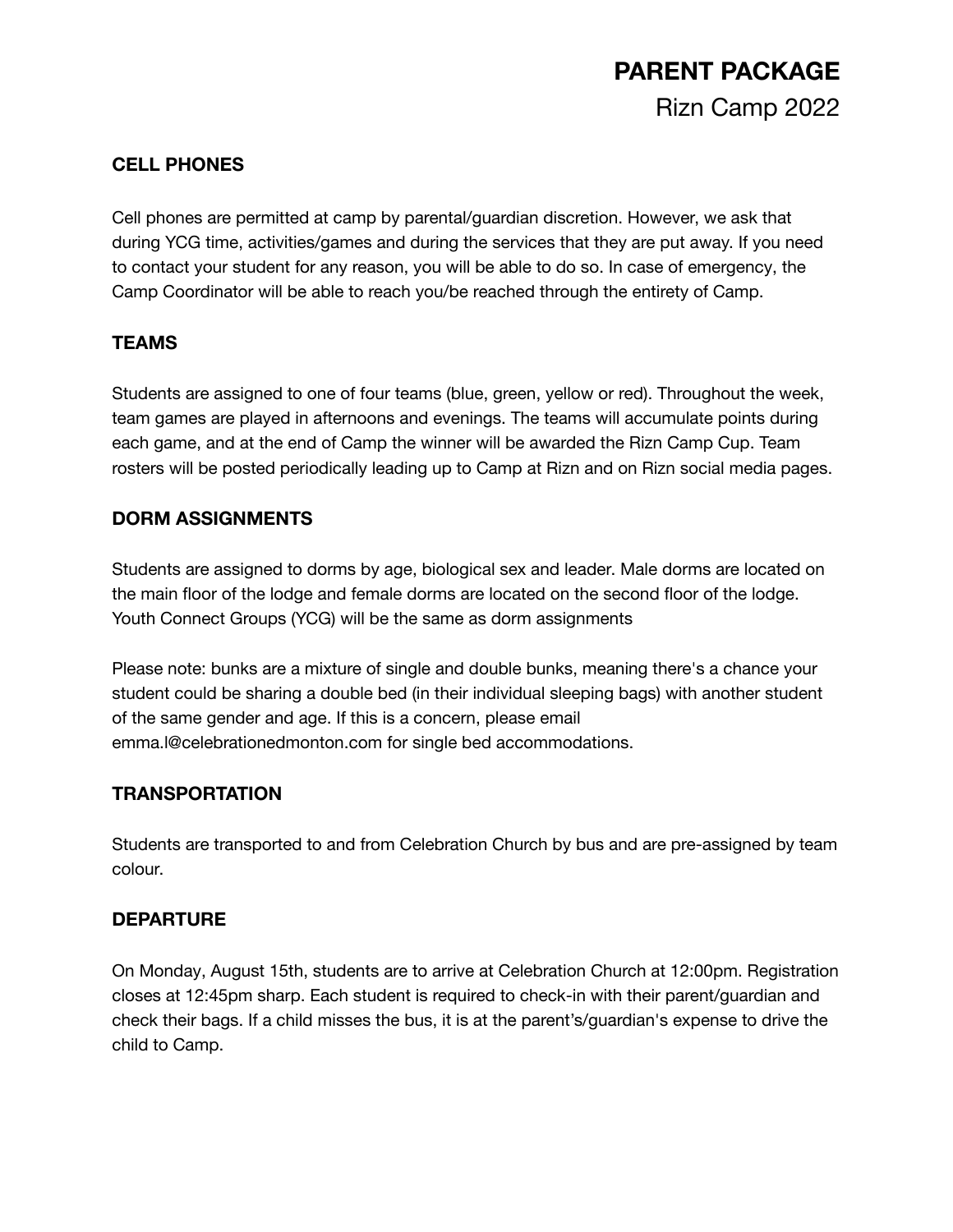### **PARENT PACKAGE** Rizn Camp 2022

#### **RETURN**

On Friday, August 19th, the bus will arrive at Celebration Church at approximately 4:30pm. All students must be picked up by a parent/guardian no later than 5:00pm. In the event of a significant change in time, you will be contacted.

#### **PREMATURE DEPARTURE OR DISMISSAL**

In the event that a student becomes ill, or is dismissed from Camp, it is the parent's/guardian's responsibility to arrange for transportation to return the student home. In the event of a medical emergency or accident, is it at the discretion of the Camp Coordinator and Camp Nurse whether to have the student driven to a hospital or call an ambulance.

#### **RULES**

*These are grounds for dismissal from Camp, as per the safety policy below.*

- Girls do not enter the guys' dorms.
- Guys do not enter the girls' dorms.
- Be where you are supposed to be, when you are supposed to be there.
- Respect the Camp area/facility, leaders and each other.

#### **SAFETY POLICY**

In order to keep Camp a safe place for all students and the Rizn team, we have a safety policy in place. Simply put, if a student is being defiant, they will be warned up to three times, before being sent home at the expense of their parent/guardian. Students may be sent home sooner depending on the severity of their actions. No refunds will be issued.

#### **CONTACT INFORMATION FOR EMERGENCY OR QUESTIONS**

Your student will have time throughout the day to contact you (if bringing a cell phone.) As well, your students' dorm leader's contact information can be given to you upon request. The Camp Coordinator, Emma Luyimbazi, is *always* available via phone/email.

**Contact** Emma Luyimbazi **Cell Phone** 780-915-4136